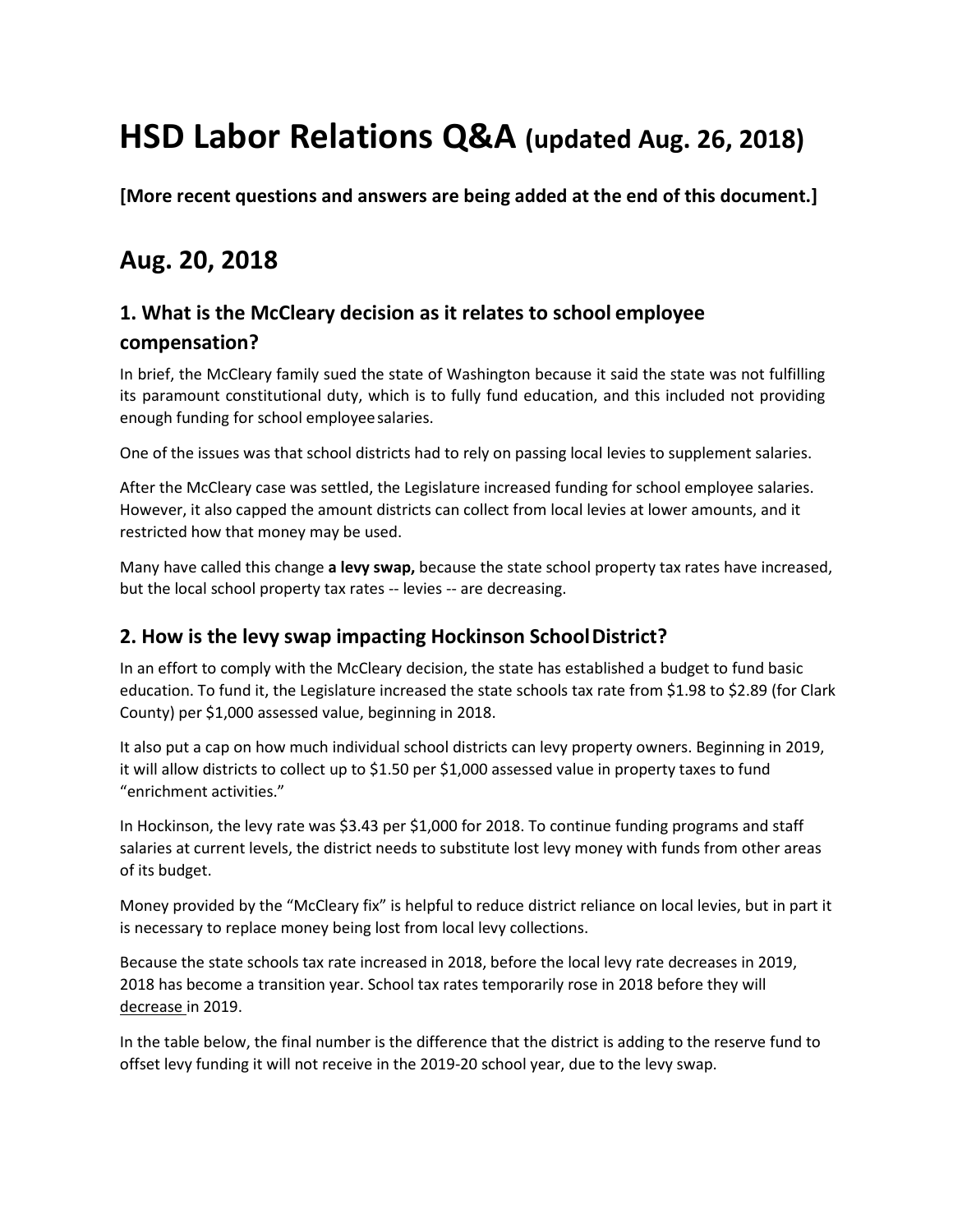| <b>Certificated</b> | <b>Classified</b> | <b>Administrators</b> | <b>TOTAL</b>   | <b>Notes</b>                                                                                                                                                                                                                 |
|---------------------|-------------------|-----------------------|----------------|------------------------------------------------------------------------------------------------------------------------------------------------------------------------------------------------------------------------------|
| \$1,642,032         | +\$598,842        | +\$330,454            | $= $2,571,328$ | Est. change in<br>state salary &<br>mandatory<br>benefit funding<br>('17-18 to '18-19)<br>Source: WEA                                                                                                                        |
|                     |                   |                       | +\$413,119     | Special ed funding<br>increases<br>(primarily<br>salaries)                                                                                                                                                                   |
|                     |                   |                       | $-(184, 782)$  | Decline of 26 FTE<br>students (salaries)                                                                                                                                                                                     |
|                     |                   |                       | $-(872,680)$   | Levy/LEA<br>reduction<br>(primarily<br>salaries)                                                                                                                                                                             |
|                     |                   |                       | $= $1,926,985$ | Total new salary<br>money available                                                                                                                                                                                          |
|                     |                   |                       | $-$1,504,458$  | 2018-19 budgeted<br>salaries and<br>benefits, including<br>funding for<br>negotiations.<br>Includes '17-18<br>staffing costs plus<br>scheduled steps,<br>3.1% cost of living<br>increase and 5<br>added<br>paraprofessionals |
|                     |                   |                       | $=$ \$422,527  | Difference to<br>reserve to be<br>used to maintain<br>staffing salaries<br>and programs due<br>to an additional<br>loss in levy<br>revenues in '19-<br>'20                                                                   |

# **2018-19 Salary Budget Information and impact of the levy swap**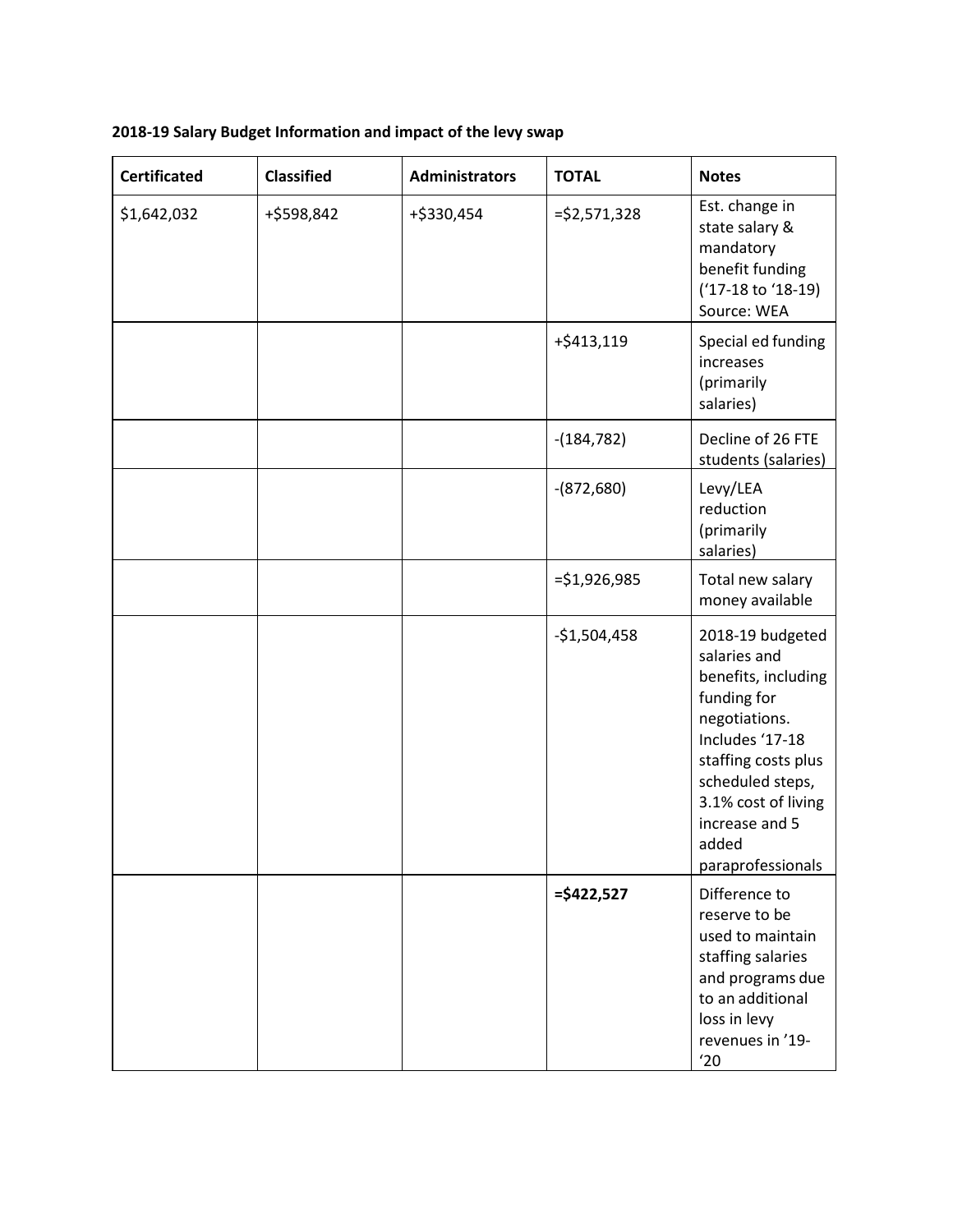# **3. Is Hockinson School District passing the McCleary money through to certificated staff (teachers and specialists)?**

Yes. The McCleary-related funding is embedded in the district's budget within the state general purpose and state special purpose line items. It is intended for many purposes, including making classes sizes smaller for kindergarten through third grade; maintenance, supplies and operating costs (MSOC); and salaries. (There is not a line item specific to the "McCleary fix.") The state has given Hockinson SD \$69,129 per certificated staff and the district's offer is greater than this.

This funding, approved by the state Legislature, provides more **state** money to the district and is reducing districts' reliance on local levies. It was created in part to reduce districts' dependence on supplemental contracts such as TRI (time, incentive and responsibility).

Until now, districts have used a significant portion of levy funds to offer TRI contracts. TRI contracts have provided the opportunity for districts to supplement the state salary schedule in acknowledgement that certificated staff were not being paid a professional wage.

# **4. What was the 2017-18 TRI (time, incentive and responsibility) funding for Hockinson's certificated staff?**

For the 2017-18 school year HSD certificated staff received 18.5 percent more than the state salary schedule paid. In contrast, Woodland received 10 percent, Battle Ground 16.7 percent and Ridgefield 14 percent.

# **5. What is the levy cap for Hockinson SchoolDistrict?**

In 2016, HSD voters approved a School Programs, Maintenance and Operations Levy, which was scheduled to provide a 2019 collection of \$4,997,000.

However, with the new levy cap approved by the Legislature, the district may only collect up to \$1.50 per assessed value. That is estimated to be \$2,077,722 -- a reduction in revenues of almost \$3 million dollars.

This levy cap will be implemented in January 2019, in the middle of the 2018-2019 school year. The cap will be applied to the full year of 2019-2020.

| Tax year                      | 2017           | 2018           | 2019            |
|-------------------------------|----------------|----------------|-----------------|
| Local levy tax rate           | \$3.20         | \$3.42         | \$1.50          |
| <b>Total amount collected</b> | \$3,993,621.00 | \$4,732,605.00 | \$2,077,772.00* |

#### **Hockinson School District levy collections, 2017-19**

\*2019 levy collection to be finalized in November 2018.

Note: Rates are per \$1,000 assessed value.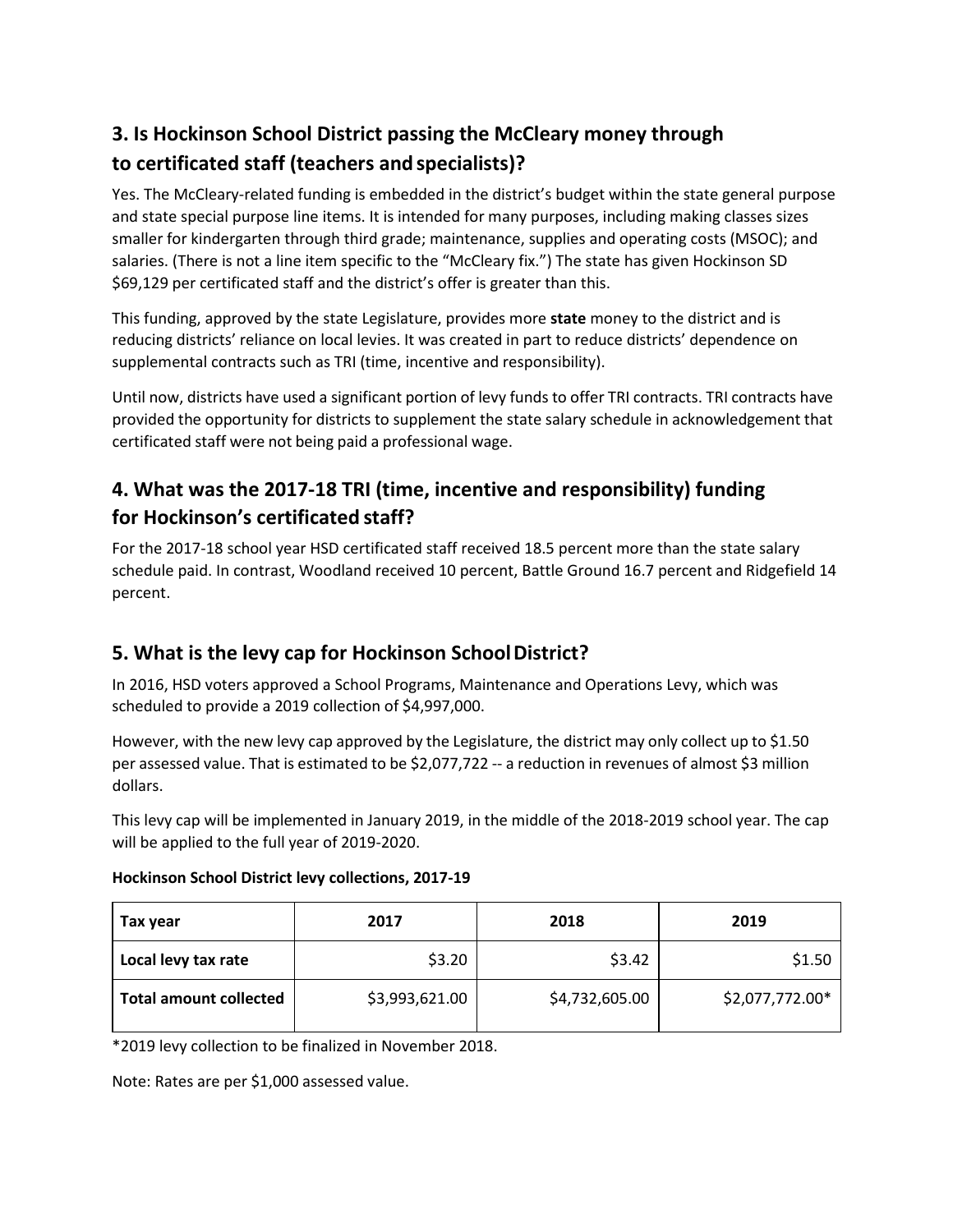# **6. How much money did the state provide Hockinson SD forcertificated salaries?**

The state has set the average salary for teachers statewide to be \$65,216.

Districts in areas with higher cost of living receive additional funding in the form of a regionalization factor, between 6 and 18 percent. Hockinson's regionalization factor is 6 percent, so HSD will receive a \$69,129 salary allocation per certificated staff member.

With the regionalization factor included, the average state salary allocation for Washington is \$71,711.

#### **7. What has the district offered certificatedstaff?**

The district has offered to pass through the salary set by the state for Hockinson -- \$69,129 -- and provide an additional amount through TRI (time, responsibility and incentive) for a total average salary of \$72,024 per staff member for a 180-day contract.

Additionally, the district will provide four additional days of pay for professional development, which averages \$1,539 per staff member and each staff member receives \$900 in enhancement funds for their use, or it may be used for pay. This brings Hockinson's total average compensation to \$74,463.

This would be an 8.0 percent increase over 2017-18 plus .6 percent for an additional professional development learning day.

#### **8. How much will Hockinson teachers make under the district'soffer?**

That depends on their experience and education. A new teacher with a bachelor's degree would start at \$46,552 for 184 contracted days. A teacher with a master's degree + 90 credits at 15 years would receive \$87,845 for 184 contracted days.

# **9. What is the request from Hockinson Education Association for its certificated staff?**

The proposal from Aug. 15, 2018, is an average salary of \$83,220, which is an average increase of 25.2 percent. Individual teachers would receive a salary (base and TRI) increase between 13 percent and 38 percent.

# **10. I heard that Woodland SD is giving a 22.5 percent salary increase. Why can't Hockinson provide that?**

It is important to understand where the certificated staff contracts began. Woodland's percentage comes from what the district is offering above the state's base salary schedule. Woodland's estimated average salary per teacher for 2018-2019 is \$66,500.

If you take Hockinson's proposed 2018-19 average base salary (\$69,254) divided by the 2017-2018 state's average funded base salary (\$56,326), Hockinson's proposal shows a 23 percent increase. (\$69,254/\$56,326=1.2295)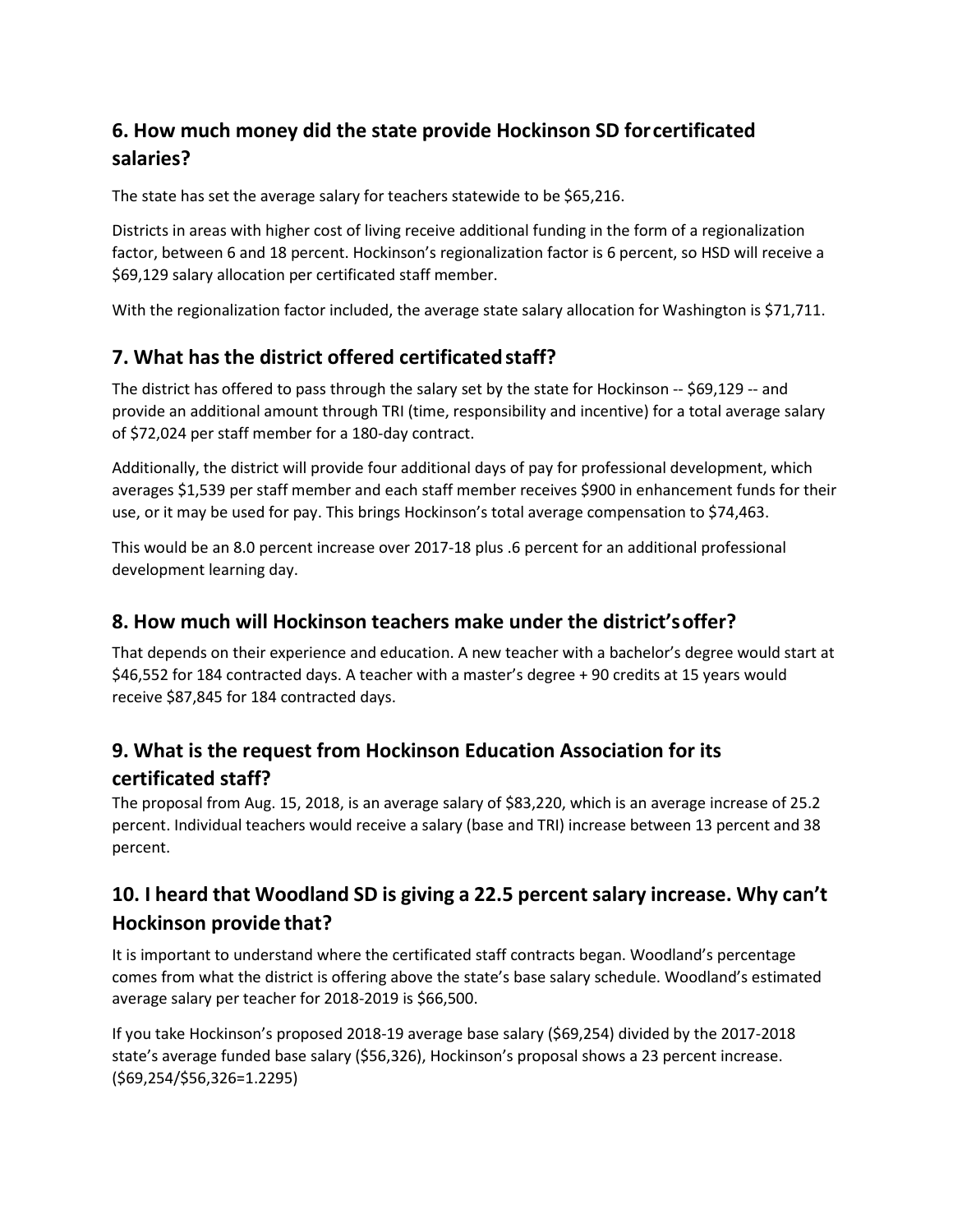Plus the district is adding TRI (time, responsibility and incentive) pay, district directed days and enhancement.

#### **11. What is happening with classified staff salaryincreases?**

The state funding changes led to an increased salary allocation for classified staff as well. This increase is based on 31.8 FTE (full time equivalent) staff.

However, to fully serve our students, Hockinson hires approximately 23 additional classified staff members (a combination of part and full time).

The classified staff's existing collective bargaining agreement runs through the 2018-19 school year. However, in response to the McCleary funding, the district agreed to reopen the Hockinson Education Support Personnel (HESP) agreement this year to provide an increase beyond the previously negotiated 3 percent.

## **12. What hasthe district offered Hockinson Education Support Personnel?**

The district's most recent offer is a 7.25% increase to the salary schedule. Every employee would receive the same increase.

## **13. What is the request from Hockinson Education Support Personnel?**

HESP has requested an average 35 percent increase for its members with a new salary schedule. Salary increases under this schedule would increase individual staff members' salaries by 24 to 50 percent from 2017-18.

# **14. Why does Hockinson School District say it cannot afford to give its employees larger pay increases, but it can afford to add \$503,000 to its reserve account/fund balance in 2018-19?**

The purpose of a reserve account, also called a fund balance, is like a rainy day fund. It exists to provide funding to assist in the case of an emergency that cannot be covered otherwise; to assist with cash flow for the district; and to help acquire bonds at a lowerrate.

Hockinson's district policy is to maintain an 8 percent fund balance. At this time, the fund balance is at nearly 10 percent.

The district is bolstering the fund balance in part to continue covering salaries at the rate it has offered for 2019-20. The district must find a way to cover an anticipated shortfall using reserves from 2018-19.

In addition to losing nearly \$3 million in anticipated levy funding in 2018-19, HSD will need to continue functioning without levy funding into the future. The district total projected loss for 2019-20 is -\$482,000. This was determined by rolling forward all 2018-19 budgeted revenues and expenditures and increasing each by 1.9 percent (a state-provided estimate).

Additional increases in revenue are also included for more students and the addition of more staff to support those students.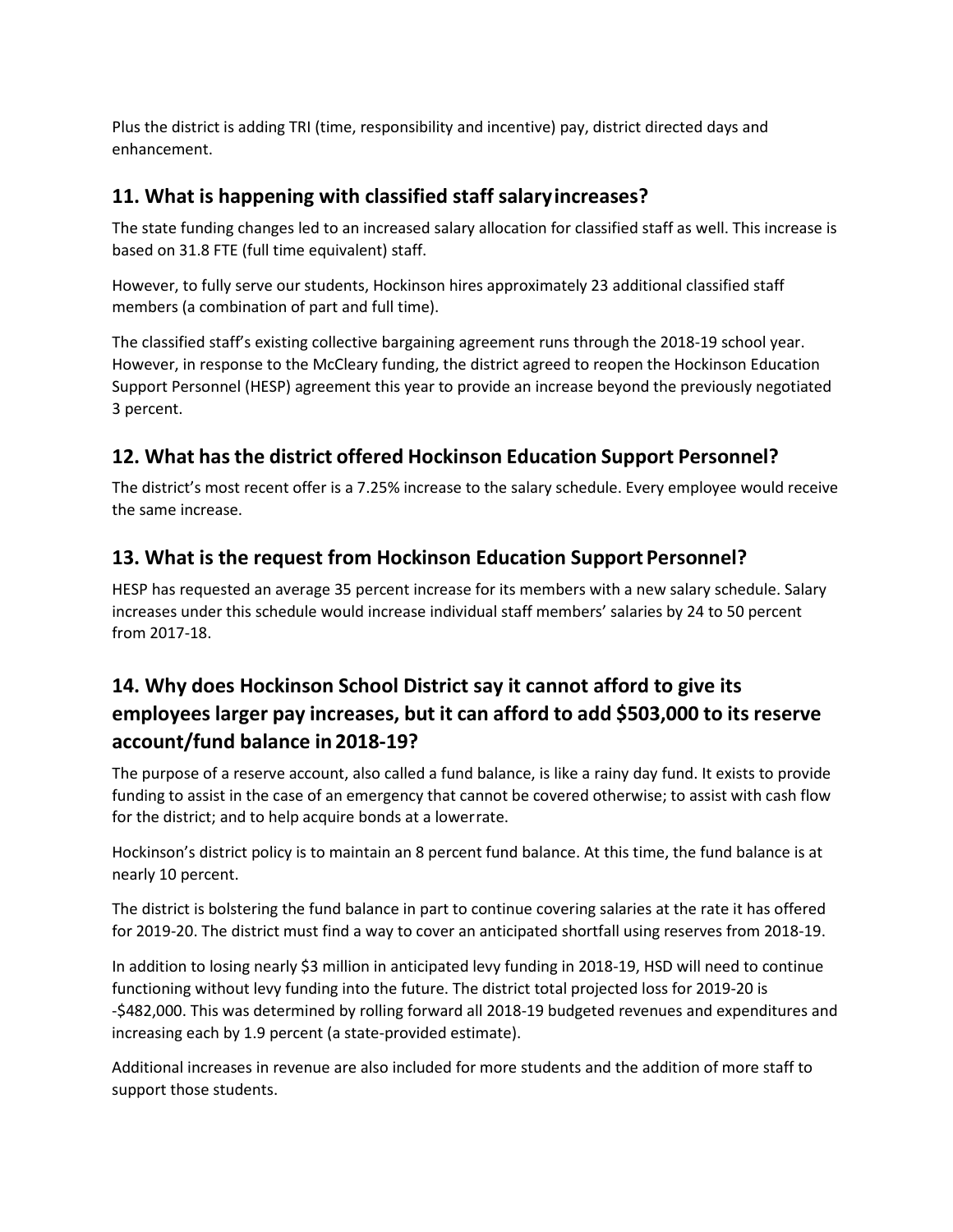| HSD fund balance as a percent of expenditures |
|-----------------------------------------------|
|-----------------------------------------------|

| 2014-15  | 2015-16  | 2016-17  | 2017-18     | 2018-19     | 2019-20     | 2020-21     |
|----------|----------|----------|-------------|-------------|-------------|-------------|
| (actual) | (actual) | (actual) | (projected) | (projected) | (projected) | (projected) |
| 16.35%   | 14.64%   | 12.41%   | 10.00%      | 10.00%      | 8.00%       | 7.00%       |

#### **15. Why are the district and union only negotiating a one-yearcontract?**

We are hopeful that the state will see the inadequacies of the new funding model and find a way to fix it.

When it is affordable and sustainable, Hockinson School District will be glad to reopen the contract and share additional funding with our staff.

#### **16. What happens next?**

Hockinson School District and Hockinson Education Association requested a mediator to assist with negotiations. On Friday, Aug. 17, they were assigned a mediator and began meeting Sunday, Aug. 26.

#### **17. Is this unusual?**

Hockinson School District has started the school year without a ratified contract for at least the past several years. The current contract remains in place until a new one is ratified, and the new contract will be applied retroactively.

It is the district's hope that our school year can start on schedule.

#### **18. What if HEA votes to begin a work stoppage on Aug.29?**

Hockinson School District hopes that it will be able to reach an agreement with HEA before the first day of school.

However, if HEA votes to begin a work stoppage, there will be no way for us to safely begin school without our certificated staff members. We want our A team in place to educate our students, and we believe our Hockinson staff are the best ones to do that.

# **Aug. 26, 2018**

#### **19. Why has HSD not offered teachers a larger salary increase?**

Hockinson School District's primary goal in these negotiations is to give our staff members as much as possible while being fiscally responsible this year and into the future.

State schools Superintendent Chris Reykdal recently sent guidance regarding negotiations to school district superintendents statewide. He wrote, "You are limited by what you can afford and what you can sustain" (emphasis his).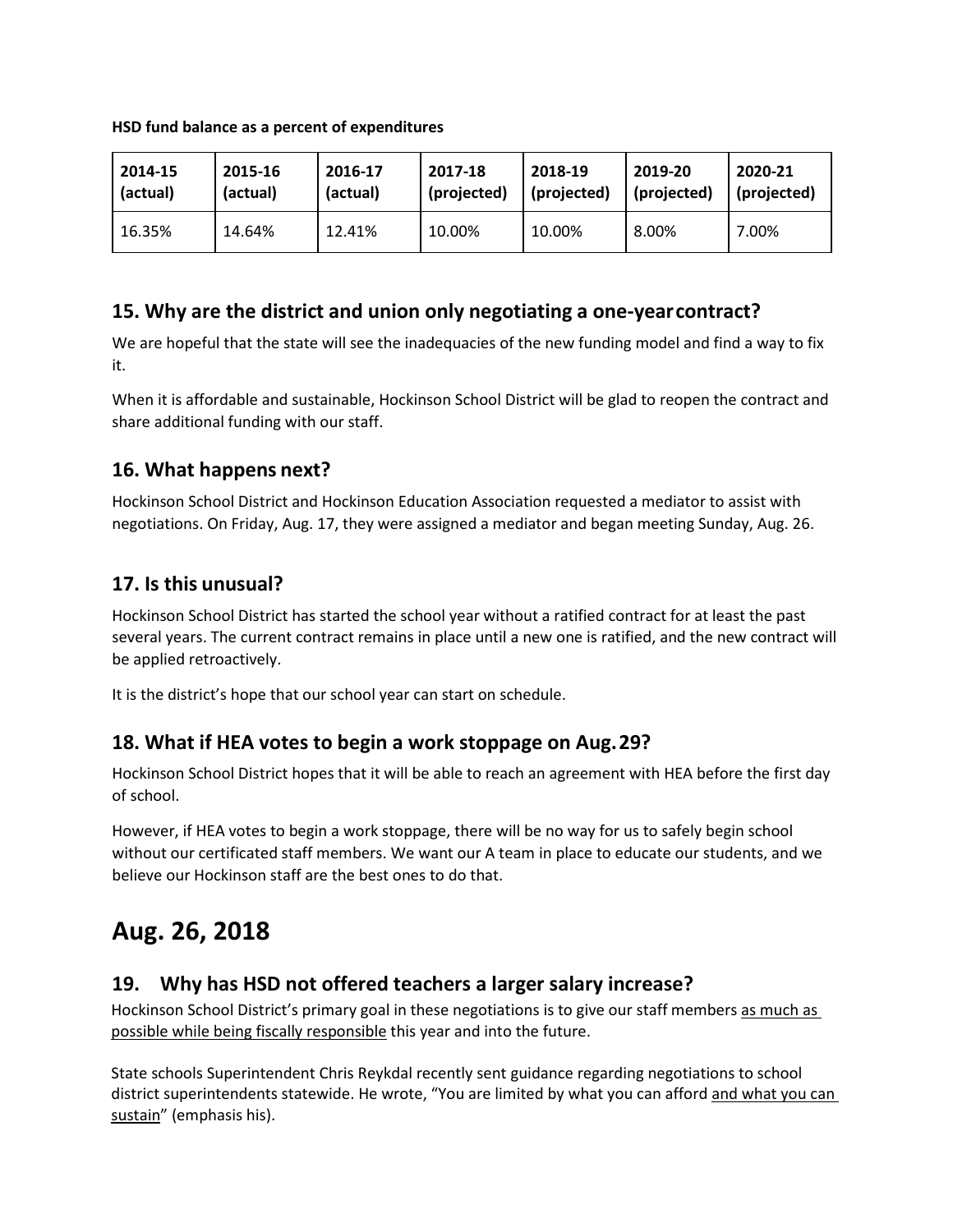In Hockinson, we understand this. The district is responsible both to our teachers and to our community of taxpayers—and this requires us to make decisions that are affordable and sustainable.

If Hockinson were to give our certificated staff what the union requested, it would cost more than the district would be able to sustain. That means before long our schools would need to do more with fewer people—increasing class sizes and the ratio of students to counselors and other specialists.

#### **20. How much McCleary money did Hockinson receive?**

There is not a line item specific to the McCleary fix. McCleary-related funding is embedded in the district's budget within the state general purpose and state special purpose line items. This money is intended for many uses, including making class sizes smaller for kindergarten through third grade; maintenance, supplies and operating costs (MSOC); and salaries.

As part of the McCleary settlement, the Legislature put an extra \$1 billion in the state's education budget for salaries and created a new funding model. Unlike the old model, it offers a flat allocation per staff member and does not consider the longevity and experience/education level of a district's staff.

For 2018-19, the state gave an allocation of \$69,129 per certificated staff member in Hockinson School District. Any amount the district pays above that must be funded using other sources.

Like many districts, Hockinson has historically added to our teachers' salaries using TRI (time, responsibility and incentive) pay, which was funded using local levy dollars. However, with the state's levy swap—also part of the "McCleary fix," Hockinson has lost 58.53 percent of that funding—nearly \$3 million—effective in 2019.

The district cannot give its staff money that it doesn't have.

In short:

- Hockinson received McCleary funding to cover many district expenses.
- Hockinson received an allocation of \$69,129 per certificated staff member.
- Due to the levy cap, the district is losing 58.53 percent of its local levy funding—nearly \$3 million in 2019—money that was formerly used to help boost teacher salaries.

# **21. I hear that Hockinson's enrollment is growing faster than the district anticipated. Will that bring in additional money that the district can use to increase staff compensation?**

It is possible that more students will enter Hockinson School District than anticipated in the district budget planning process—but it also is possible that some students have left HSD during the summer. Student numbers are very fluid until at least the first week of school and change throughout the year.

HSD budgets with its best information for an annual average FTE (full-time enrollment), as the state requires the district to report this information monthly for funding. The district avoids over-projecting enrollment, because doing so would cause a budget shortfall later.